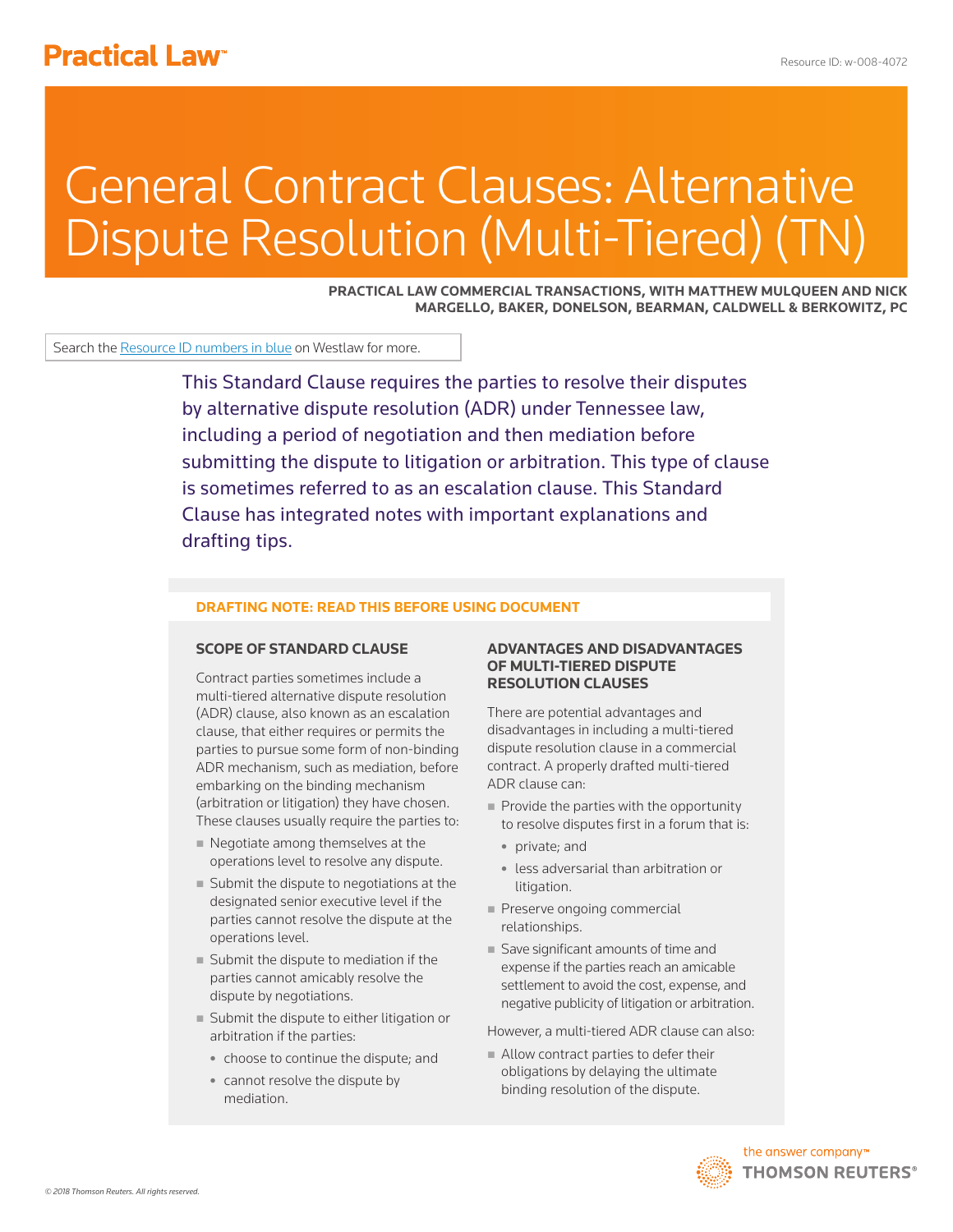$\blacksquare$  Increase the cost of resolving the dispute if the mediation does not result in a settlement because the parties incur attorneys' and mediation fees.

### **ENFORCEABILITY AND DRAFTING CONSIDERATIONS**

While there is not a lot of case law on this point, including in Tennessee, most courts in the US generally enforce multi-tiered ADR clauses if they clearly express the preliminary negotiations and mediation as conditions precedent to the right to escalate the dispute to litigation (see *RCR Bldg. Corp. v. Pinnacle Hospitality Partners*, 2012 WL 5830587, at \*13 (Tenn. Ct. App. Nov. 15, 2013) (relying on a party's failure to satisfy the condition precedent as a bar to recovery)). Where the final stage is arbitration, rather than litigation, courts generally refer the issue of satisfaction of the condition precedent to arbitrators (see Restatement (Third) of U.S. Law of Int'l Comm. Arb. § 2-18 TD No 4 (2015) (discussing US law)).

In the absence of clear language, Tennessee courts generally disfavor conditions precedent (see *Harlan v. Hardaway*, 796 S.W.2d 953, 957-58 (Tenn. Ct. App. 1990)). For example, if the court examines a clause and determines that there is another reasonable interpretation, it views the clause as a covenant, not a condition precedent, to avoid any forfeiture (*Law v. Bioheart, Inc.*, 2009 WL 693149, at \*14 (W.D. Tenn. Mar. 13, 2009) (citing *Harlan*, 796 S.W.2d at 957-58)).

Although no particular language is mandatory, Tennessee courts look to the terms of the clause to see if the parties used conditional terms, such as:

- $\mathbb{I}$  "If."
- "Provided that."
- "When"."
- $M'$ After"
- "As soon as."
- "Subject to."

(*Harlan*, 796 S.W. 2d at 958.)

When drafting a multi-tiered ADR procedure clause, the parties should:

- State that they intend for the negotiation and mediation steps to be preconditions to litigation or arbitration. Without express language, a party risks that the other party may successfully attempt to commence arbitration or litigation without taking the preliminary steps.
- Consider to which person within their respective organizations the dispute should be referred, because negotiations are most likely to be successful when the individuals in question:
	- $\bullet$  are familiar with and have responsibility for the products or services that are the subject of the dispute; and
	- $\bullet$  have sufficient authority within the organization to make the decisions necessary to resolve or escalate the matter or dispute.
- Set a timetable for the informal phases of the procedure to prevent the parties from deliberately delaying any resolution.
- Clearly state the scope, application, and terms of any dispute resolution mechanism.
- Consider whether:
	- the dispute resolution clause should apply to all disputes or whether any carve-outs are needed;
	- the dispute resolution clause should apply when a claim arises under a separate contract between the same parties related to a similar subject; and
	- $\bullet$  the provisions relating to the timing of negotiations and mediation are realistic.
- **Consider including terms tolling the** running of any statute of limitations for the disputed claim during the pre-suit negotiation or meditation process.

**Tennessee Alternative Dispute Resolution Statutes and Rules**

In Tennessee, ADR is governed by:

- The Rules of the Supreme Court, specifically Rule 31 (TN R S CT Rule 31, § 1). This rule:
	- authorizes judges to order the parties of many types of civil actions to participate in ADR, including mediation and nonbinding arbitration; and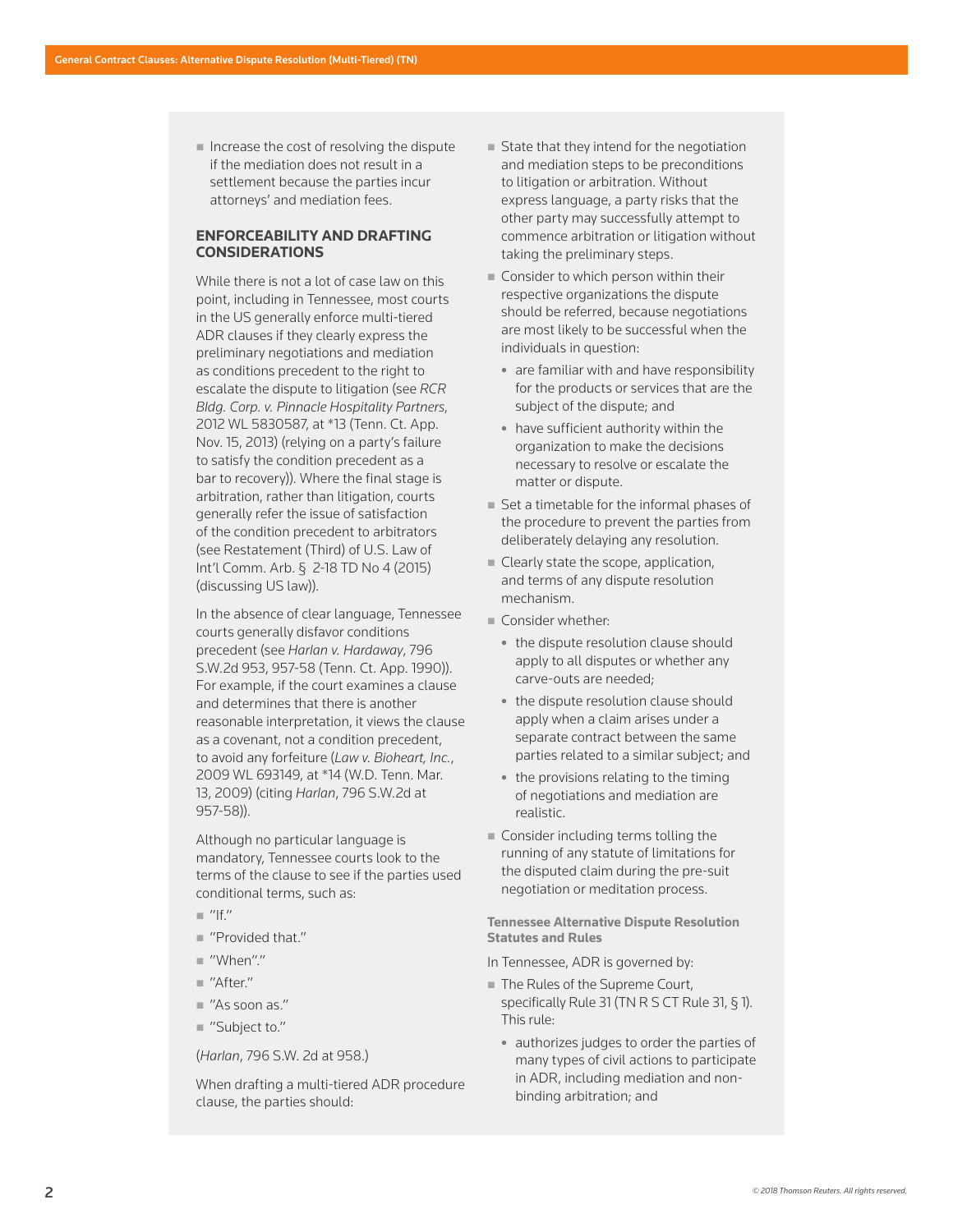- generally only applies to court-ordered ADR proceedings and does not govern private, contractually agreed-upon provisions for arbitration (*Glassman, Edwards, Wyatt, Tuttle & Cox, P.C. v. Wade*, 404 S.W.3d 464, 468 (Tenn. 2013)).
- **The Tennessee Uniform Arbitration** Act (TUAA) (T.C.A. § 29-5-301 et seq.), which covers most private arbitration agreements. The TUAA:
	- is comprehensive, addressing most issues concerning an arbitration, including venue selection, enforcing agreements, hearings, awards, judgments, and appeals; and
	- **provides that arbitration agreements** are generally enforceable unless grounds for their revocation exist in equity or in contract law (see *Buraczynski v. Eyring*, 919 S.W.2d 314, 318 (Tenn. 1996); also see T.C.A. § 29-5-302(a)).

For application of the overlap between the Federal Arbitration Act (FAA) and state arbitration law, see Practice Notes:

- **Understanding US Arbitration Law: State** Arbitration Law (4-500-4468).
- **Arbitration Procedures and Practice in** the United States: Overview: Applicable Legislation (0-502-1714).

#### **ASSUMPTIONS USED IN THE STANDARD CLAUSE**

This Standard Clause assumes that:

- The agreement contains a separate provision relating to litigation or arbitration. This Standard Clause creates the framework for alternative dispute resolution methods the parties must employ before they resort to litigation or arbitration under a separate provision referred to in Section 4 of this Standard Clause.
- The parties have selected either arbitration or litigation as a means to resolve their disputes if the negotiations and mediation do not result in a settlement. Arbitration can either be ad hoc arbitration or administered arbitration. For an analysis of the

advantages and disadvantages of ad hoc versus institutional arbitration, see Practice Note, Ad hoc Arbitrations Without Institutional Support (8-204-1373). Many ADR organizations, such as the American Arbitration Association (AAA), recommend that the parties use the organization's alternative dispute resolution provision if the parties want to try to settle disputes by mediation and/or arbitration administered by those organizations.

- The parties to the agreement are US entities and the transaction takes place in the US. If any party is organized or operates in, or any part of the transaction takes place in a foreign jurisdiction, these terms may have to be modified to comply with applicable laws in the relevant foreign jurisdiction.
- The agreement is governed by Tennessee law. If the law of another state applies, these terms may have to be modified to comply with the laws of the applicable jurisdiction.
- These terms are being used in a business-to-business transaction. This Standard Clause should not be used in a consumer contract, which may involve legal and regulatory requirements and practical considerations that are beyond the scope of this resource.
- These terms are not industry-specific. This Standard Clause does not account for any industry-specific laws, rules, or regulations that may apply to certain transactions, products, or services.
- Capitalized terms are defined elsewhere in the agreement. Certain terms are capitalized but not defined in this Standard Clause because they are defined elsewhere in the agreement (for example, Agreement).

#### **BRACKETED ITEMS**

Bracketed items in ALL CAPS should be completed with the facts of the transaction. Bracketed items in sentence case are either optional provisions or include alternative language choices to be selected, added, or deleted at the drafter's discretion.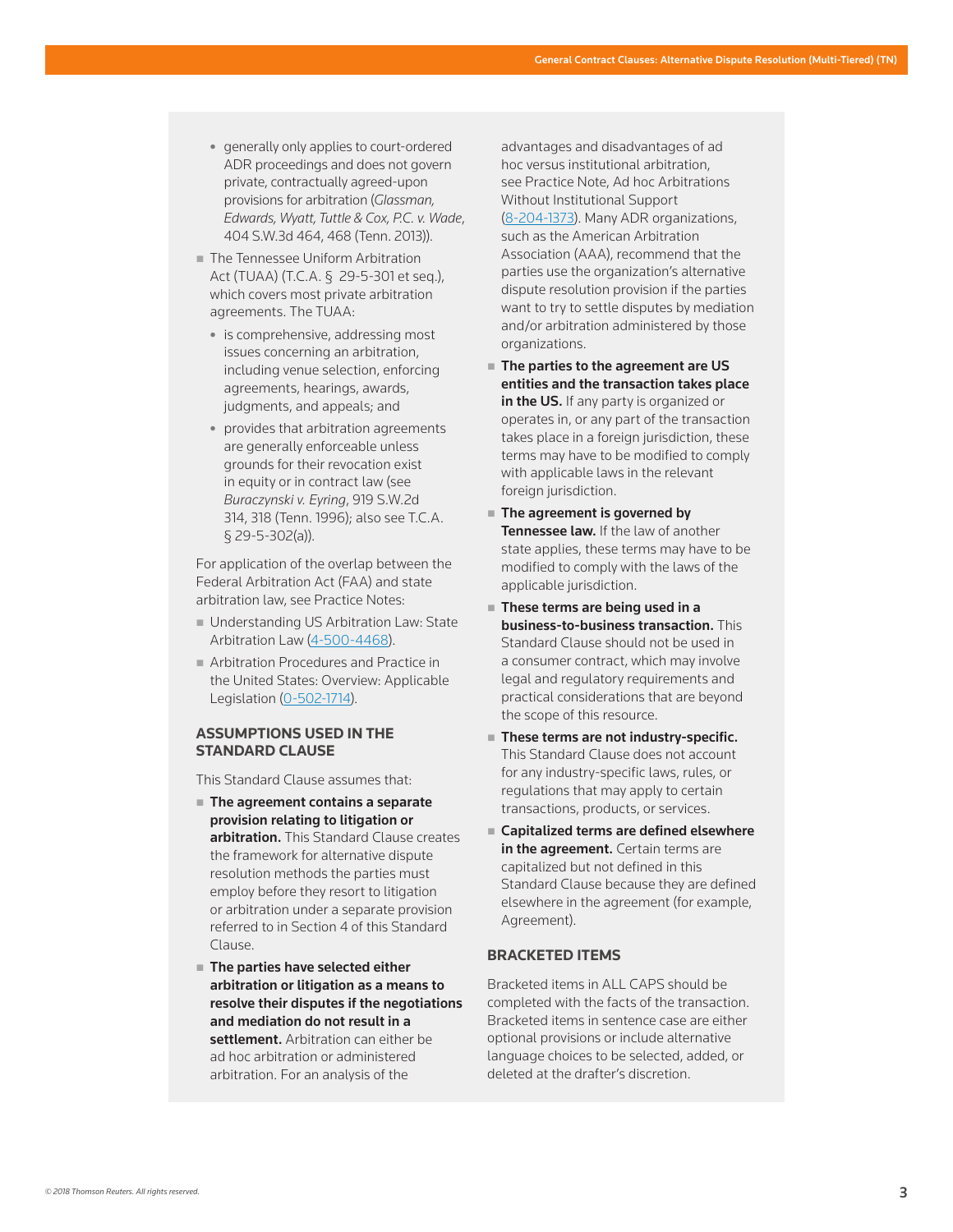1. Exclusive Dispute Resolution Mechanism. The parties shall resolve any dispute, controversy, or claim arising out of or relating to this Agreement, or the breach, termination, or invalidity hereof (each, a "Dispute"), under the provisions of Sections [NUMBER] through [NUMBER]. The procedures set forth in Sections [NUMBER] through [NUMBER] shall be the exclusive mechanism for resolving any Dispute that may arise from time to time, and Section[s] [NUMBER][ through [NUMBER]] [is an/ are] express condition[s] precedent to [litigation/binding arbitration] of the Dispute.

#### **DRAFTING NOTE: EXCLUSIVE DISPUTE RESOLUTION MECHANISM**

This provision encourages the resolution of potential disputes without litigation or arbitration by requiring the parties to engage in the exclusive ADR mechanism set out in this Standard Clause before resorting to a binding mechanism like arbitration or litigation. As the exclusive dispute resolution mechanism, the parties must take these steps to resolve any dispute in the following order, as described below in Sections 2, 3, and 4:

- **Party-to-party negotiation.** The parties must first attempt to resolve the dispute at the operational level before escalating the dispute to the executive level.
- **Escalation to executive level** negotiation. If operational level negotiations do not result in a resolution, the parties can escalate the negotiations to executives who may be:
- $\bullet$  better positioned to evaluate the dispute within the bigger picture of the parties' overall business arrangement; and
- more removed and therefore more objective about the incident triggering the dispute.
- **Escalation to mediation.** If executive level negotiations do not result in a resolution, the parties can escalate the dispute to mediation under Section 3.
- **Escalation to litigation or arbitration.** If the mediation does not result in a resolution, the parties can submit the dispute to litigation or arbitration. This Standard Clause mandates an exclusive dispute resolution sequence so the parties cannot commence a lawsuit or arbitration until they have attempted to resolve the dispute by negotiations and mediation.

[Email: [EMAIL ADDRESS]]

2. Negotiations. A party shall send written notice to the other party of any Dispute ("Dispute **Notice**"). The parties shall first attempt in good faith to resolve any Dispute set forth in the Dispute Notice by negotiation and consultation between themselves, including without limitation not fewer than [NUMBER] negotiation sessions [attended by the [TITLE/ROLE] for [NAME OF PARTY] and by the [TITLE/ROLE] for the [NAME OF OTHER PARTY]]. In the event that such Dispute is not resolved on an informal basis within [NUMBER] Business Days after one party delivers the Dispute Notice to the other party, whether the negotiation sessions take place or not, either party may, by written notice to the other party ("Escalation to Executive Notice"), refer such Dispute to the executives of each party set out below (or to such other person of equivalent or superior position designated by such party in a written notice to the other party) ("Executive(s)").

| Executive of [NAME OF PARTY]:       | [EXECUTIVE NAME], [TITLE] |
|-------------------------------------|---------------------------|
|                                     | [ADDRESS]                 |
|                                     | [Email: [EMAIL ADDRESS]]  |
| Executive of [NAME OF OTHER PARTY]: | [EXECUTIVE NAME], [TITLE] |
|                                     | [ADDRESS]                 |
|                                     |                           |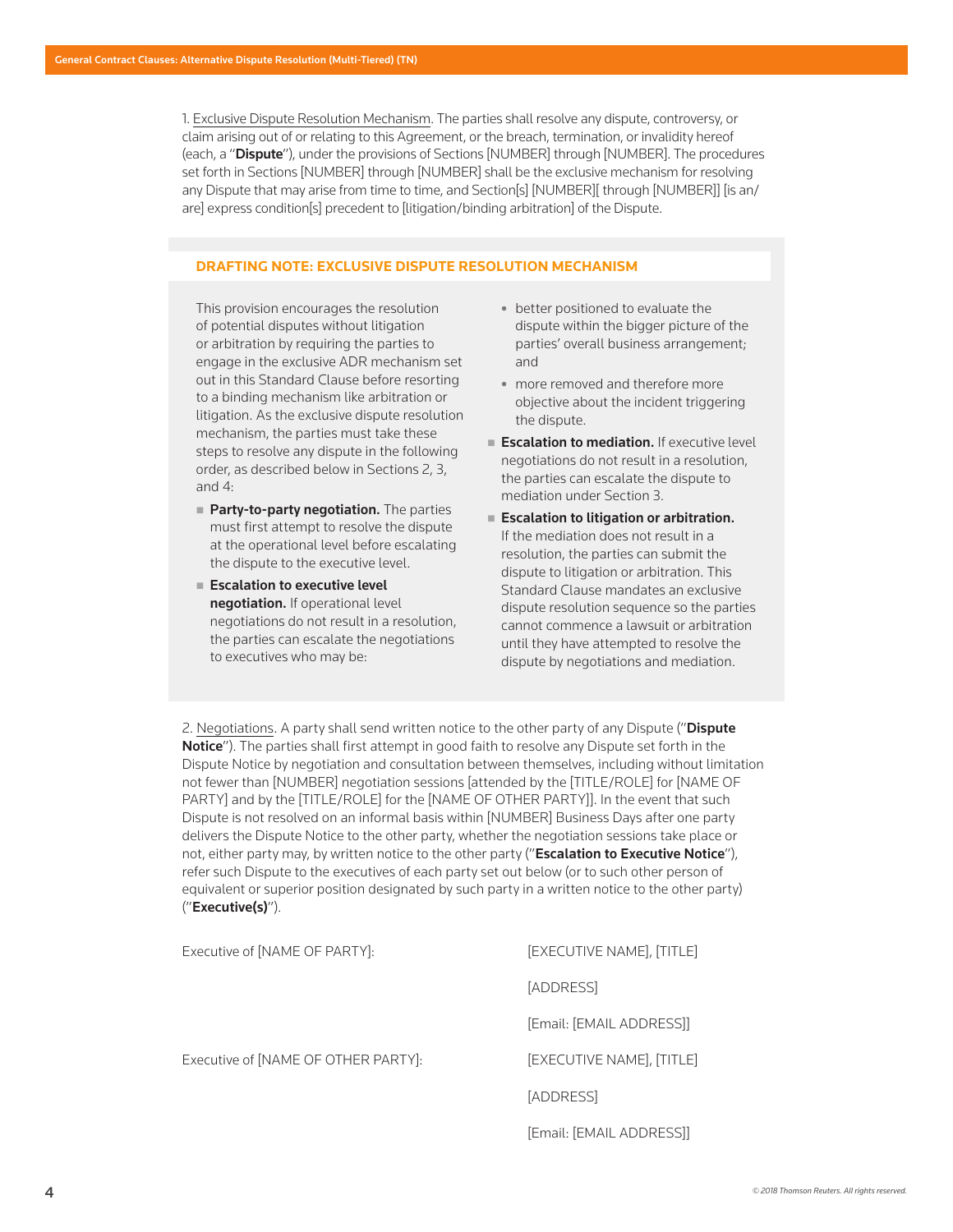For purposes of clarification, the party sending the Dispute Notice and the Escalation to Executive Notice shall send such notices in compliance with this Agreement's notice provisions (Section [NUMBER]), provided that the party sending an Escalation to Executive Notice shall also send a copy of such notice to the executives designated above.

If the Executives cannot resolve any Dispute during the time period ending [NUMBER] [days/ Business Days] after the date of the Escalation to Executive Notice (the last day of such time period, the "Escalation to Mediation Date"), either party may initiate mediation under Section 3.

## **DRAFTING NOTE: NEGOTIATIONS**

This provision requires that the parties attempt in good faith to resolve any dispute by negotiation and consultation between themselves. While Tennessee courts have not directly addressed this issue, some courts only enforce agreements to negotiate in "good faith" or using "best efforts" where the agreement provides definite, objective guidelines for determining whether a sufficient negotiation took place (see, for example, *Jillcy Film Enterprises, Inc. v. Home Box Office, Inc.*, 593 F. Supp. 515, 520-21 (S.D.N.Y. 1984)).

Tennessee courts have not directly addressed the precise contours of an agreement to negotiate in "good faith" or using "best efforts." Nevertheless, definitive, objective guidelines should be used to provide clarity regarding the parties obligations (see *Wholesale Tape & Supply Co. v. iCode, Inc.*, 2005 WL 3535148, at \*2-3 (E.D. Tenn. Dec. 22, 2005); see also *Kendel v. Ctr. for Urological Treatment & Research, P.C.*, 2002 WL 598567, at \*5 (Tenn. Ct. App. Apr. 17, 2002) (noting the lack of clarity regarding the enforcement of agreements to "negotiate in good faith" and concluding that Tennessee courts would recognize a cause of action based on such a provision, the defendants did not breached their duty)).

Therefore, this provision specifies the required number of negotiation sessions and the limited duration of the initial negotiation. This provision also contemplates that the parties send two notices, including:

- A dispute notice to initiate operational level negotiations.
- A special notice to escalate the negotiations to the executive level.

The parties should ensure that there are no notice-related requirements set out in this Standard Clause that are inconsistent with the contract's general notice provision regarding:

- The effective dates of notices dispatched under the agreement, for example, whether notice is effective on dispatch or receipt.
- The method of notice, whether by US mail, email, or other method. For example, the parties should ensure that the types of addresses set out in the table above are consistent with the types set out in the notice provision.
- What constitutes the delivery or receipt of a notice.

For a sample notice provision, see Standard Clause, General Contract Clauses: Notice (6-533-1025).

The parties should avoid naming individuals in this provision if possible. It is better to refer to their function (for example, purchasing manager) in case the individual concerned leaves the company.

This provision sets a deadline (the escalation to mediation date) to resolve the dispute by executive negotiations to set a clear point of transition to allow the parties to:

- Mediate under Section 3.
- Commence formal binding proceedings under either litigation or ad hoc arbitration under Section 4 if mediation is unsuccessful.

For additional information on the key dates and time periods related to a multi-tiered alternative dispute resolution clause, see Alternative Dispute Resolution: Key Escalation Dates Timeline (6-568-6587).

The parties may wish to specify the personnel expected to attend the sessions and to provide for how many negotiation sessions must be had before a party may escalate to mediation, including the minimum number of negotiation sessions for the Executives.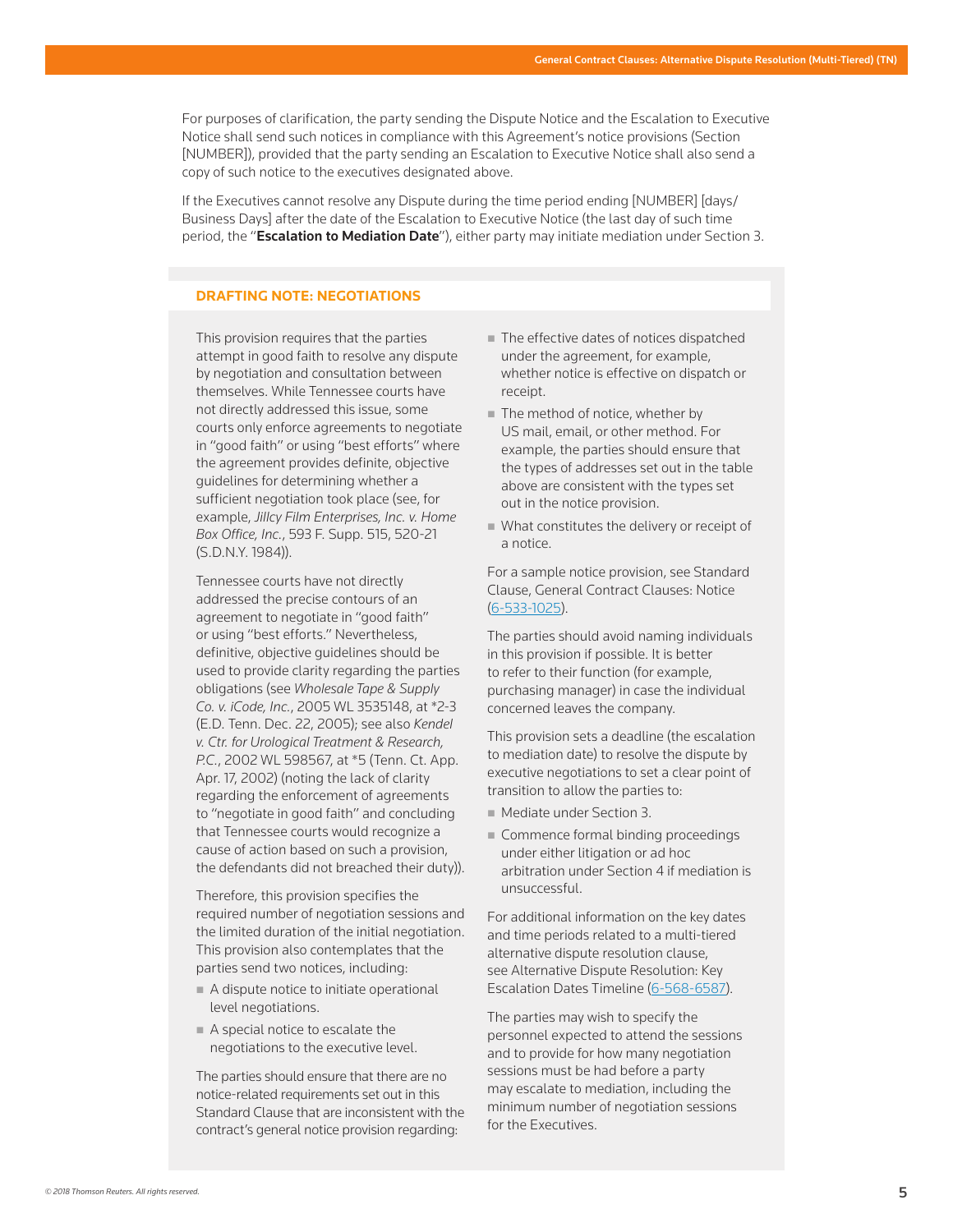#### 3. Mediation.

 3.1 Subject to Section 2, the parties may, at any time after the Escalation to Mediation Date, submit the Dispute to any mutually agreed to mediation service for mediation by providing to the mediation service a joint, written request for mediation, setting forth the subject of the dispute and the relief requested. The parties shall cooperate with one another in selecting a mediation service, and shall cooperate with the mediation service and with one another in selecting a neutral mediator and in scheduling the mediation proceedings. The parties covenant that they will use commercially reasonable efforts in participating in the mediation. The parties agree that the mediator's fees and expenses and the costs incidental to the mediation will be shared equally between the parties.

#### **DRAFTING NOTE: MEDIATION**

Mediation is a flexible, non-binding form of ADR in which a neutral third party helps the parties work toward a negotiated settlement of their dispute. The neutral third party conducts discussions among the disputing parties to help them reach a mutually acceptable agreement among themselves on all or any part of the issues in dispute (TN R S CT Rule 31, § 2(j); see also *Ledbetter v. Ledbetter*, 163 S.W.3d 681, 685 (Tenn. 2005)).

If the parties agree to settle the dispute, they usually enter into a settlement agreement to:

- **Memorialize the terms for resolving** the dispute, including setting out the consideration for the settlement, such as by the exchange of money, goods, or services.
- Release each party from further liability related to the dispute.
- $\blacksquare$  Require that the parties take action to withdraw or dismiss any claims or court filings related to the dispute. While under certain circumstances the plaintiff may voluntarily dismiss a case after settlement, generally the settlement agreement should specify that the parties will file a stipulation of dismissal (signed by all affected parties) with the court, which specifies whether the dismissal is with or without prejudice. The parties should also review the procedural rules, the court's local rules, and governing statutes to determine if any additional steps are necessary to voluntarily dismiss the case.

For a sample settlement agreement, see Standard Document, Settlement Agreement and Release (2-503-1929). For more information about mediation, see Mediation Toolkit (1-505-0918).

 3.2 The parties further agree that all offers, promises, conduct, and statements, whether oral or written, made in the course of the mediation by any of the parties, their agents, employees, experts, and attorneys, and by the mediator and any employees of the mediation service, are confidential, privileged, and inadmissible for any purpose, including impeachment, in any litigation, arbitration, or other proceeding involving the parties, provided that evidence that is otherwise admissible or discoverable shall not be rendered inadmissible or non-discoverable as a result of its use in the mediation.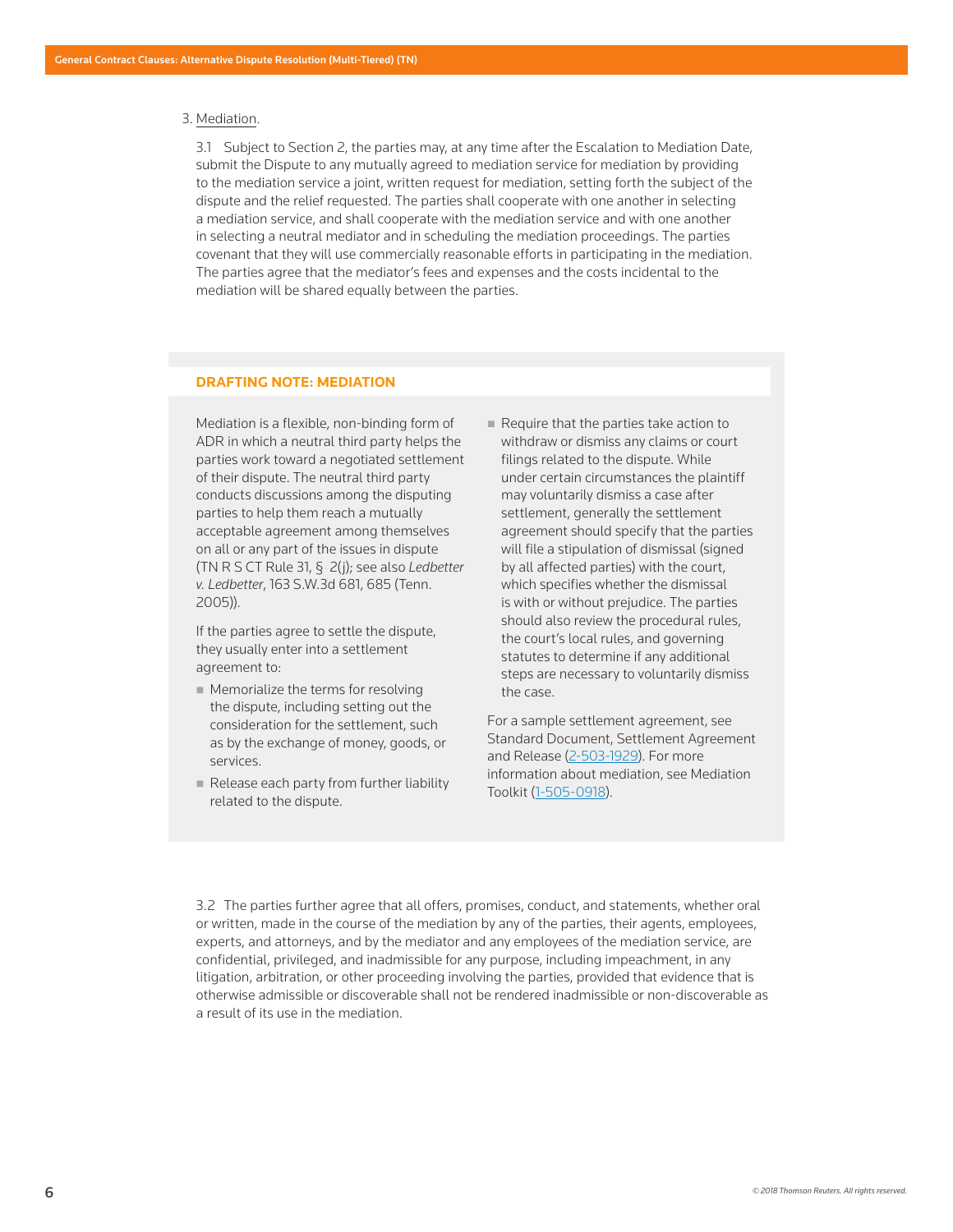#### **DRAFTING NOTE: MEDIATION CONFIDENTIALITY**

Sometimes, the need for transparency during mediation may lead a party to voluntarily reveal confidential communications or documents to the mediator and the other mediating party that otherwise would be protected by the attorney-client privilege, work product doctrine, or some other recognized privilege or protection.

Tennessee, like many states, has recognized the need for mediation privilege. For example, conduct and statements made (with certain exceptions) during the course of any court-ordered ADR are inadmissible (TN R S CT Rule 31, § 7). Additionally, neutrals in all court-ordered ADR proceedings are bound by certain confidentiality restrictions (TN R S CT Rule

31, § 10(d)). The TUAA, however, which covers most private arbitration agreements, does not contain a mediation privilege.

The only other provision under Tennessee law applicable to commercial contract proceedings is found in the Rules of Evidence, which generally prohibits or otherwise limits the discoverability or admissibility of statements made during compromise negotiations (which presumably includes mediation proceedings) (Tenn. R. Evid. 408; see also *Ledbetter,* 163 S.W.3d at 686).

The parties can include Section 3.2 to clearly evidence their intention to protect communications and disclosure of documents made during mediation.

4. Litigation or Arbitration as a Final Resort. If the Parties cannot resolve any Dispute for any reason, including, but not limited to, the failure of either party to agree to enter into mediation or agree to any settlement proposed by the mediator, within [NUMBER] [days/Business Days] after the Escalation to Mediation Date, either Party may [file suit in a court of competent jurisdiction/ commence binding arbitration] in accordance with the provisions of [CHOICE OF FORUM PROVISION/ARBITRATION PROVISION].

#### **DRAFTING NOTE: LITIGATION OR ARBITRATION AS A FINAL RESORT**

Because mediation is a non-binding dispute resolution method, neither the mediator nor any party can force any other party to:

- Agree to any settlement proposed by the mediator.
- **Enter into mediation in the first place. A** court, however, has the authority to order the parties to certain ADR proceedings (TN R S CT Rule 31, § 1).

Therefore, Section 4 allows the parties to escalate the dispute by filing a lawsuit or commencing ad hoc arbitration if the parties fail to resolve the dispute by the specified deadline, whether the failure is caused by:

Any party refusing or otherwise failing to participate in negotiations or the mediation.

■ The mediation otherwise failing to produce a resolution to the dispute.

If a party files suit before complying with the ADR requirements under the agreement, that party may waive the right to later invoke the ADR procedures under the agreement (see *S. Sys., Inc. v. Torrid Oven Ltd.*, 105 F. Supp. 2d 848, 854 (W.D. Tenn. 2000) (discussing waiver of the right to arbitration for failure to follow procedures set out in a contract)).

For a sample choice of forum clause, see Standard Clause, General Contract Clauses: Choice of Forum (TN) (W-000-2783). For an overview of the choice of law and choice of forum issues the parties should consider when drafting contracts, see Practice